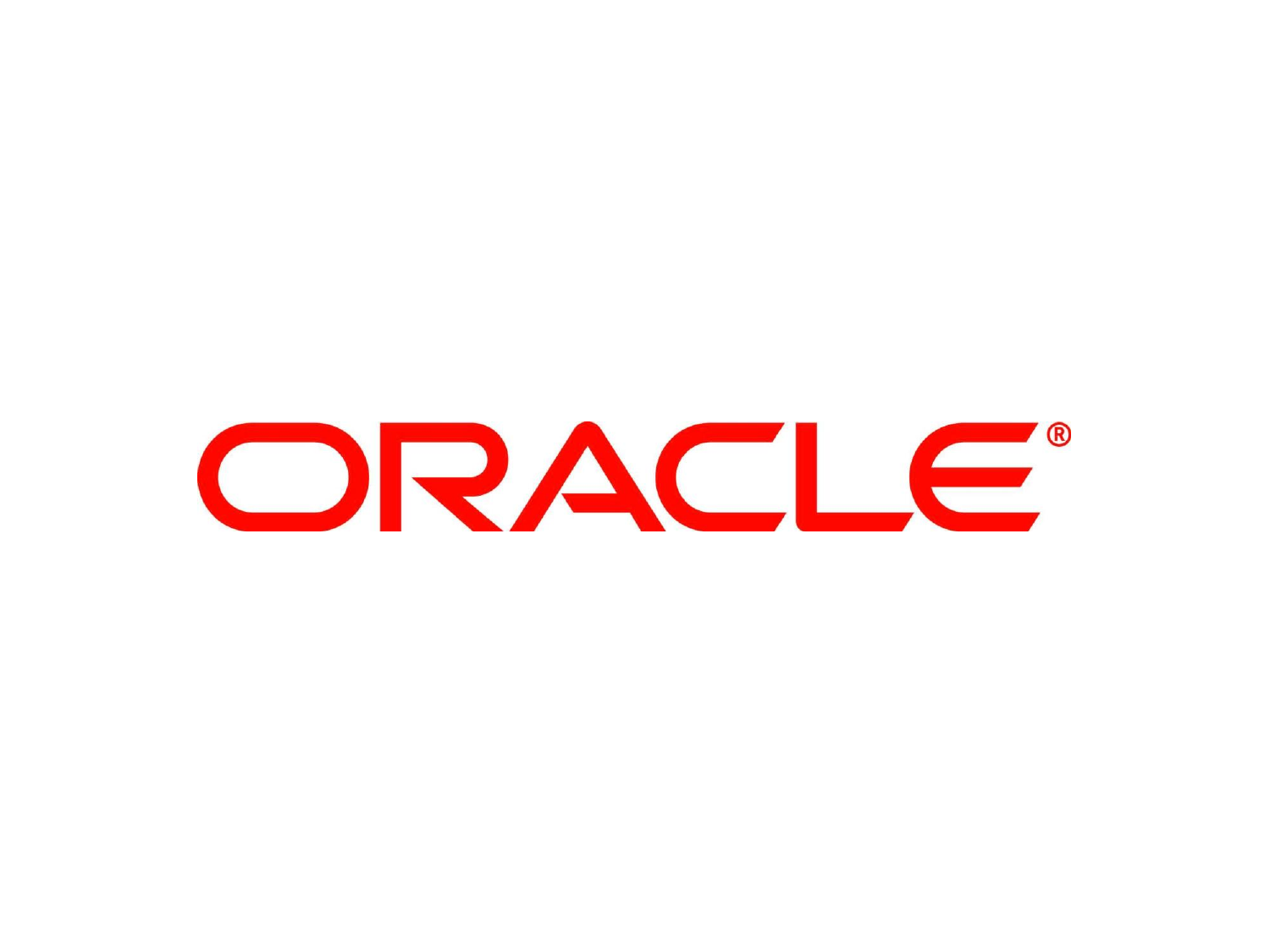

# ORACLE®

#### **High Security for SAP Data with Oracle Database Vault and Transparent Data Encryption**

Andreas Becker Principal Member Technical Staff Oracle/SAP Development, St. Leon-Rot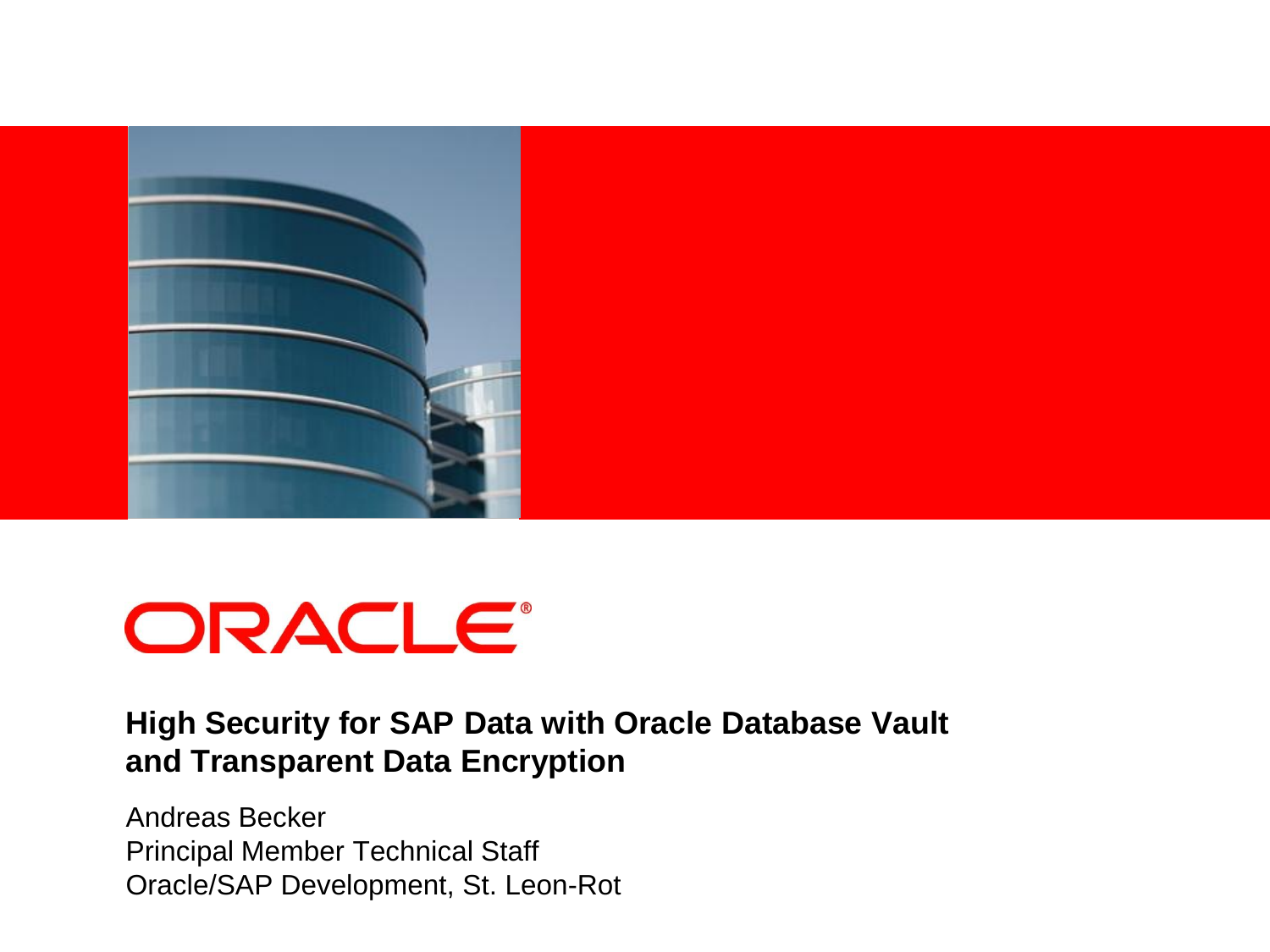#### **Program Agenda**

- Oracle Transparent Data Encryption (TDE)
- Oracle Database Vault (DV)



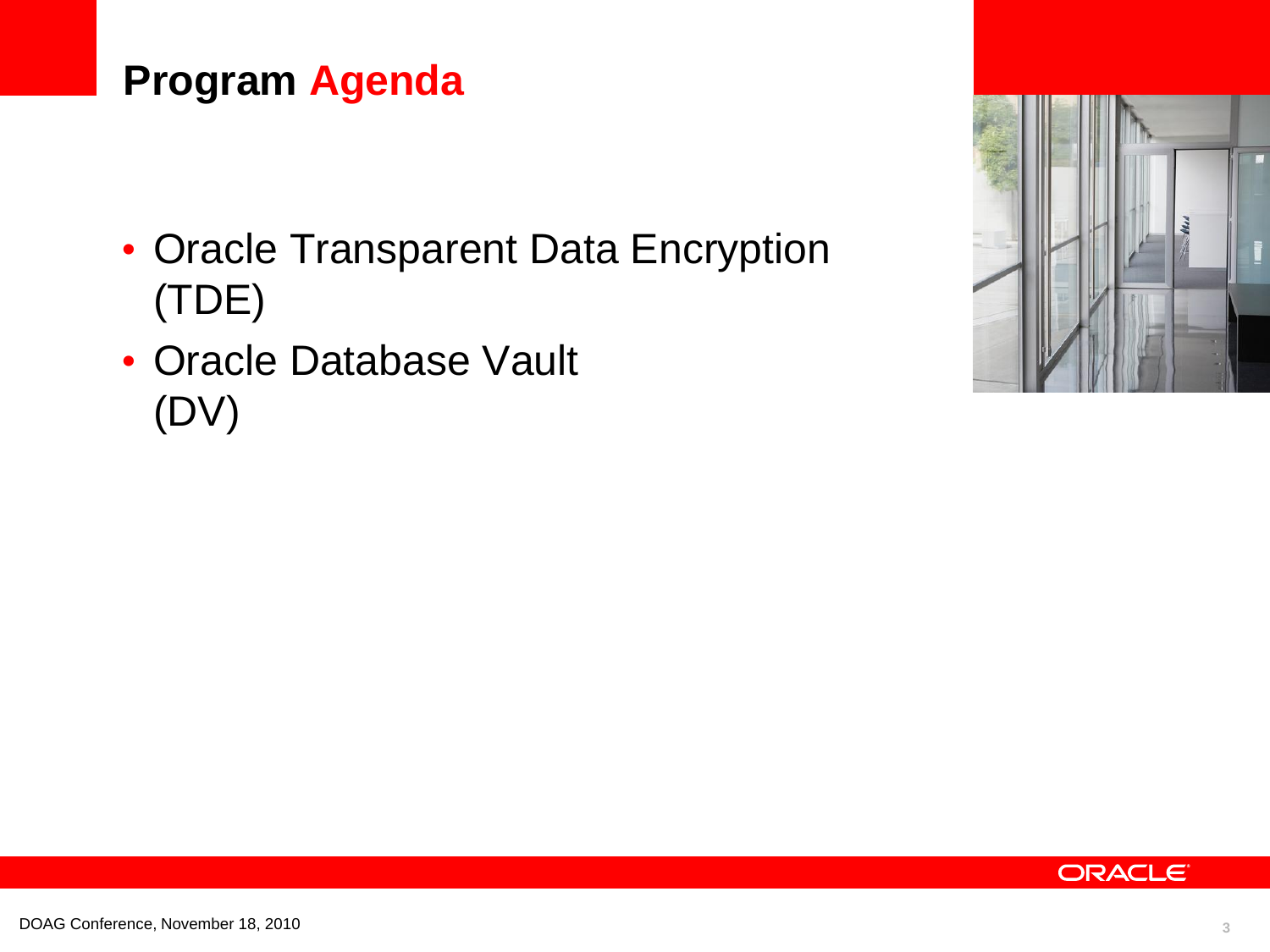#### **Program Agenda**

- Is database security really relevant (for you)?
- Why has database security not been an issue (for you) until now?
- What does "secure" really mean?
- Who is authorized to access data?
- What are the limitations of encryption?
- Is database security "installable"?
- What does "high security" mean for the organization / business processes?
- Summary / Future plans



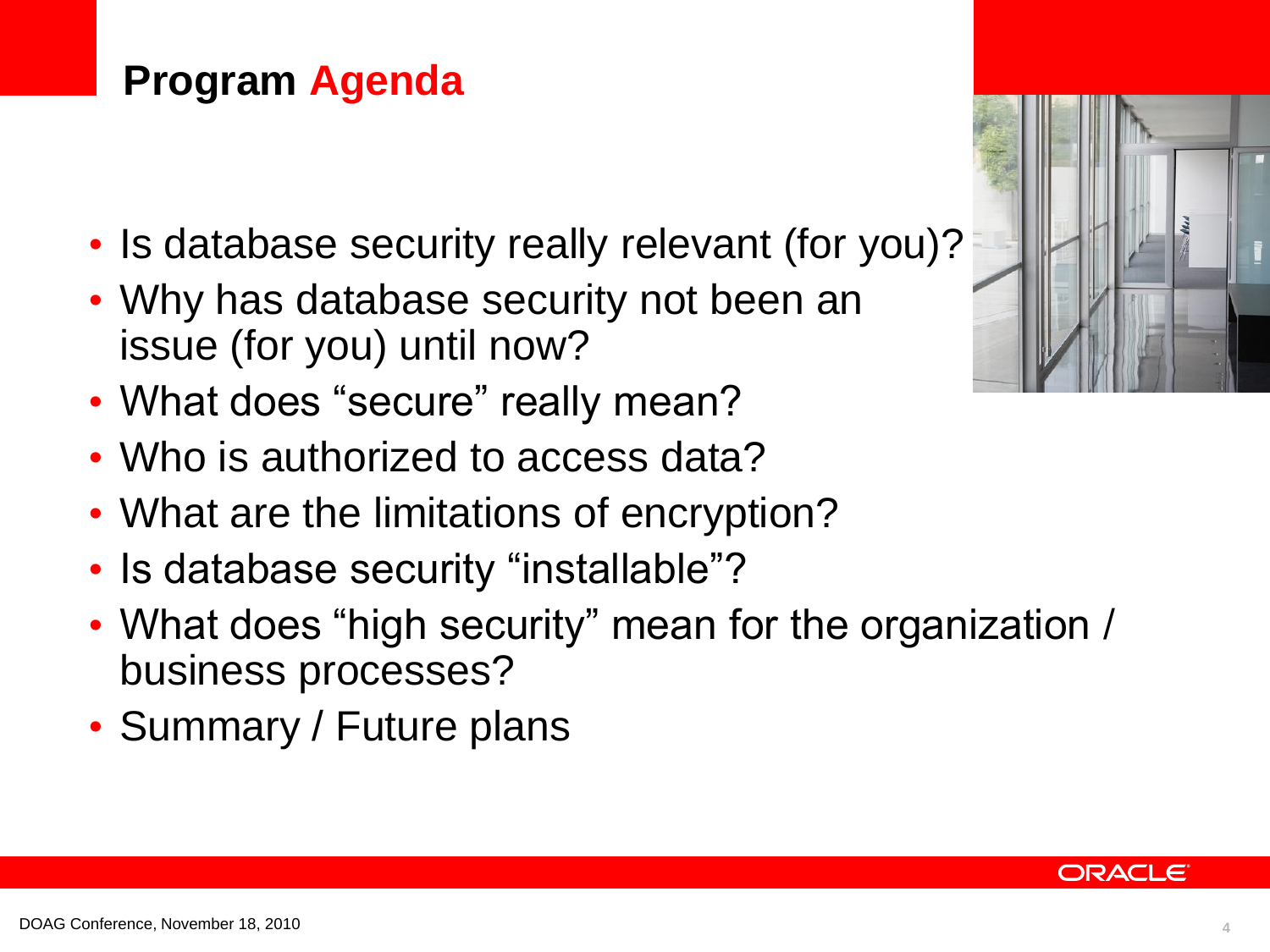#### **Is Database Security Really Relevant?**

- Database security in the media
	- DOAG NEWS, newspapers, news
	- Internet reports on data theft
		- CDs with lists of German tax evaders
		- Access to personal data about web applications
		- New electronic German identity card
- There are more and more regulations for dealing with data in a secure way
	- National and international regulations (SOX, …)
	- Company-internal regulations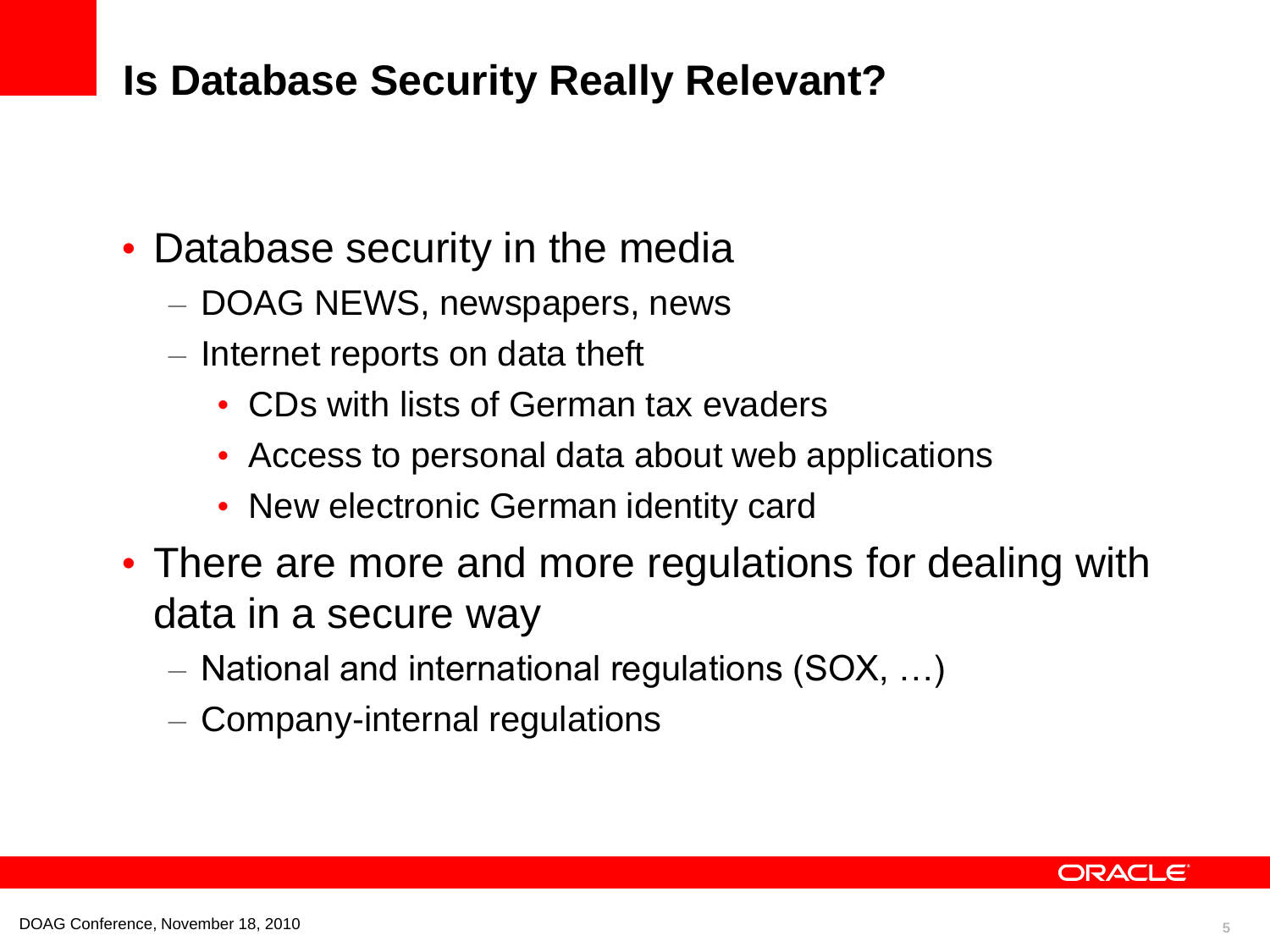#### **Why Has Database Security Not Been an Issue Until Now?**

- There were "more important" problems for a DBA
	- Tuning / Performance (SQL, I/O, Indexes, …)
	- Admin of segments / disk space (VLDB, …)
	- High availability (HA, RAC, Standby)
	- Backup / recovery (RMAN, …)
- Security was not a major issue, even for Oracle
	- Standard passwords (scott/tiger, system/manager, …)
	- Oracle standard users were installed and left open (though not at SAP!)
	- There are some recommendations, but not much more.
	- From Oracle9i, the issue of security was increasingly addressed by Oracle (DBCA: locking of default accounts,…, 10.2: CONNECT roles)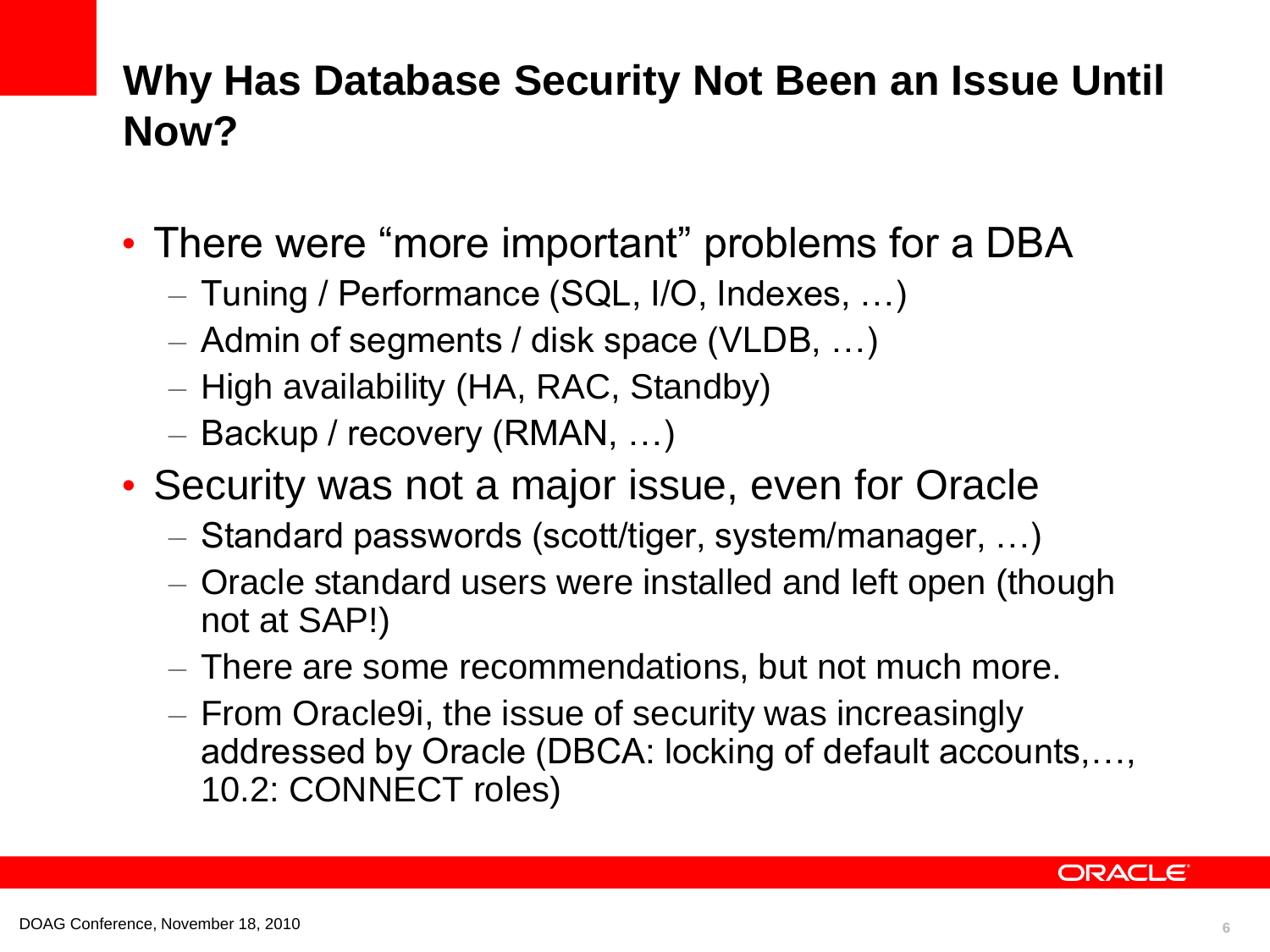#### **Why Has Database Security Not Been an Issue Until Now?**

- High security has a price
	- Money: database options DV, ASO require new licenses
	- CPU performance: overhead for encryption / decryption
	- Memory: TDE column encryption (~50 bytes / date)
- High security is awkward
	- Key administration
	- Password administration
	- …
- In addition:

"My systems are protected by a firewall. So no-one can gain access."

– What about administrators?  $\rightarrow$  attacks by insiders?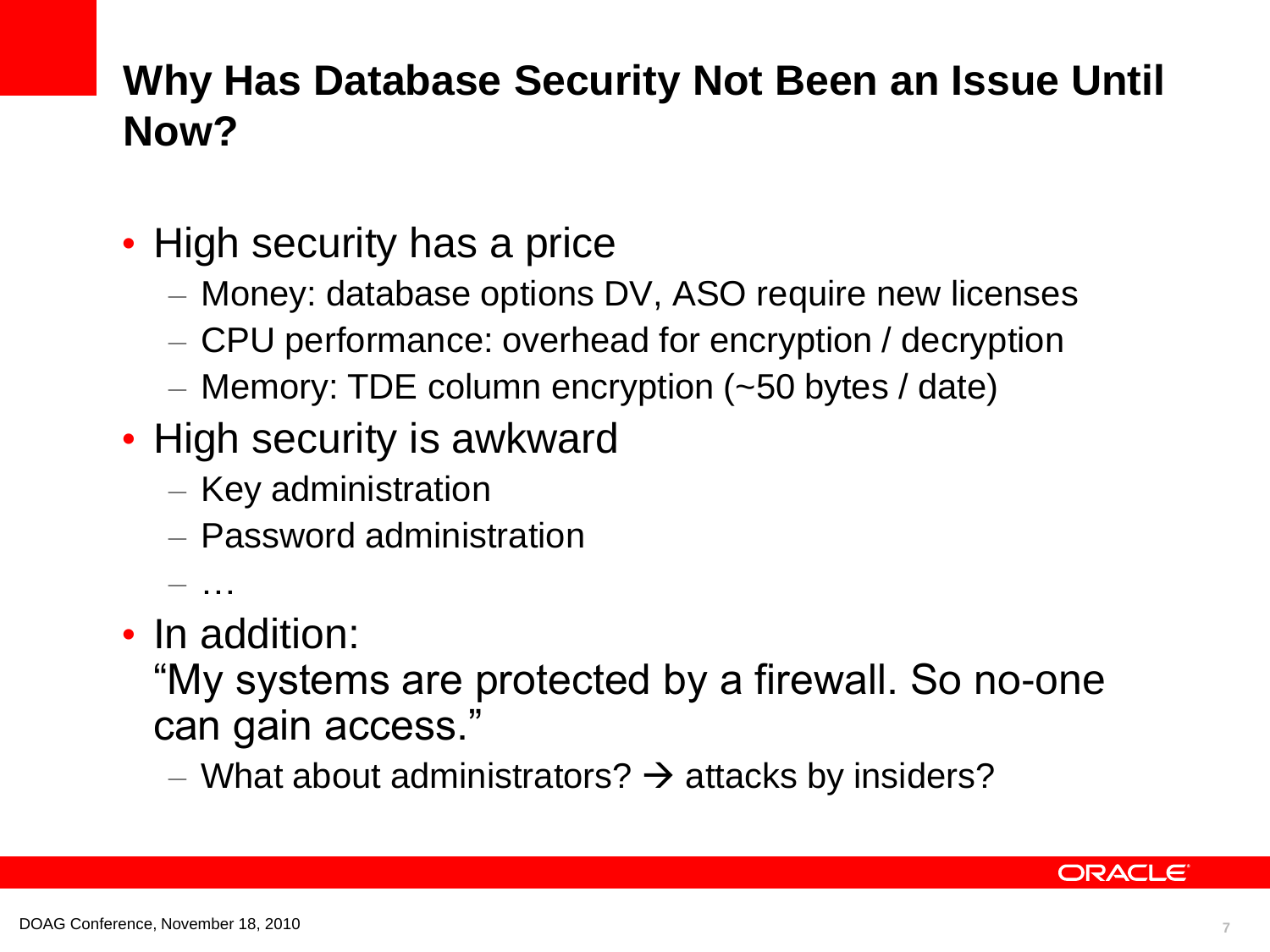#### **What Does "Secure" Really Mean?**

- In general, this refers to the protection of:
	- Data, especially confidential, secret, sensitive data
	- Valuable company data and information
- Such data is …
	- … only secure if only authorized persons have access to the data!
	- … only secure if unauthorized persons do not have access!
	- … insecure if unauthorized persons have access!
	- … secure if authorized people also do not have access?
- Was is meant by "access"?
	- Access means that someone can technically read or change the data, and that this is not prevented, either technically or by some other means, such as authorization checking.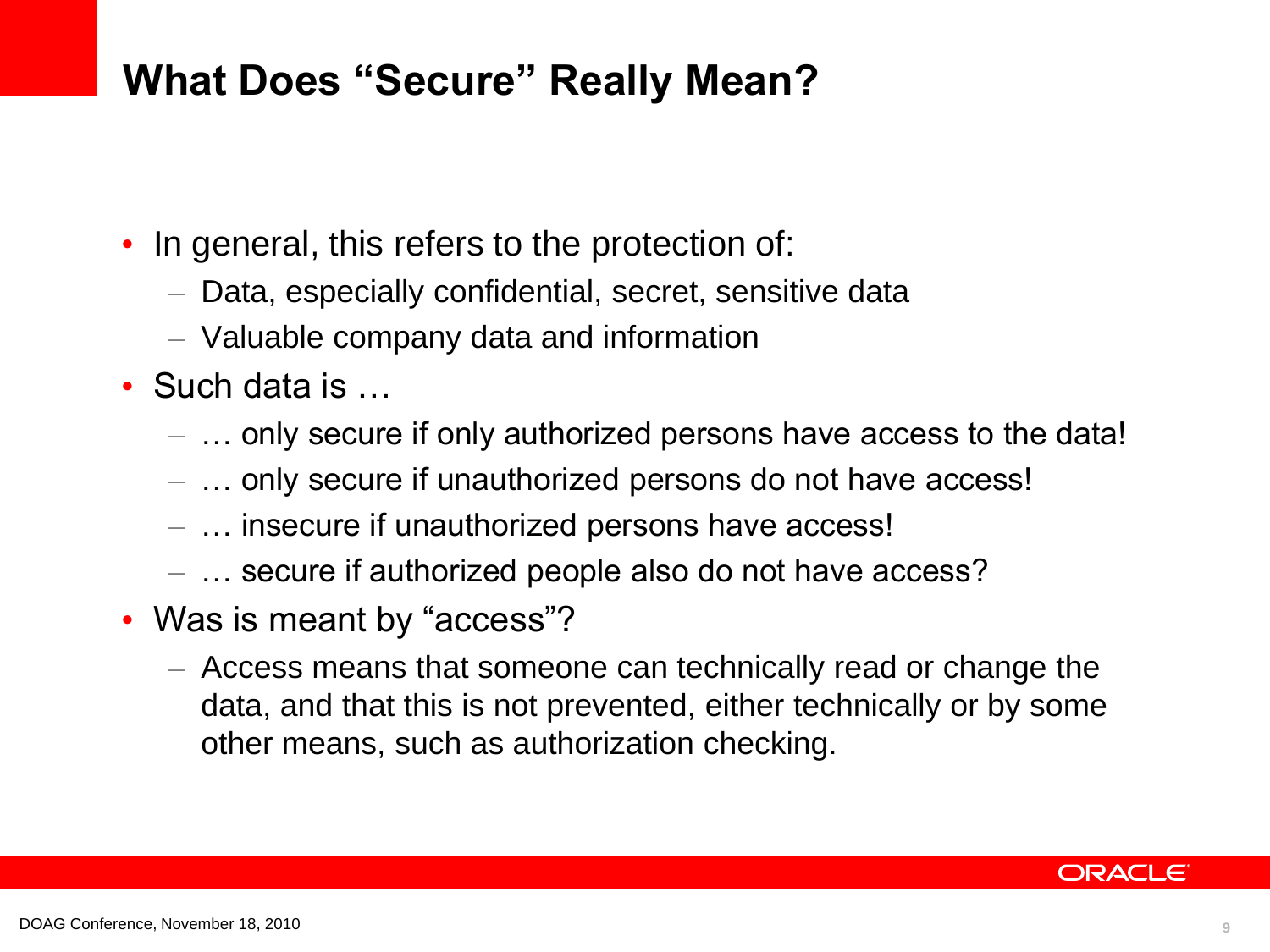#### **Who is Authorized to Access Data?**

- Who is authorized to access data?
	- The SAP application?
	- The SAP application user?
	- The SAP system administrator?
	- The Oracle database administrator?
	- The network administrator? Storage administrator?
- Example: DBA
	- When does the DBA need access to the data? For what kind of administrative task?
	- To correct logical errors
		- False DELETE FROM <table> … WHERE … UPDATE <table>… WHERE …
	- To analyze data corruption problems (Oracle errors)
	- Otherwise: NEVER!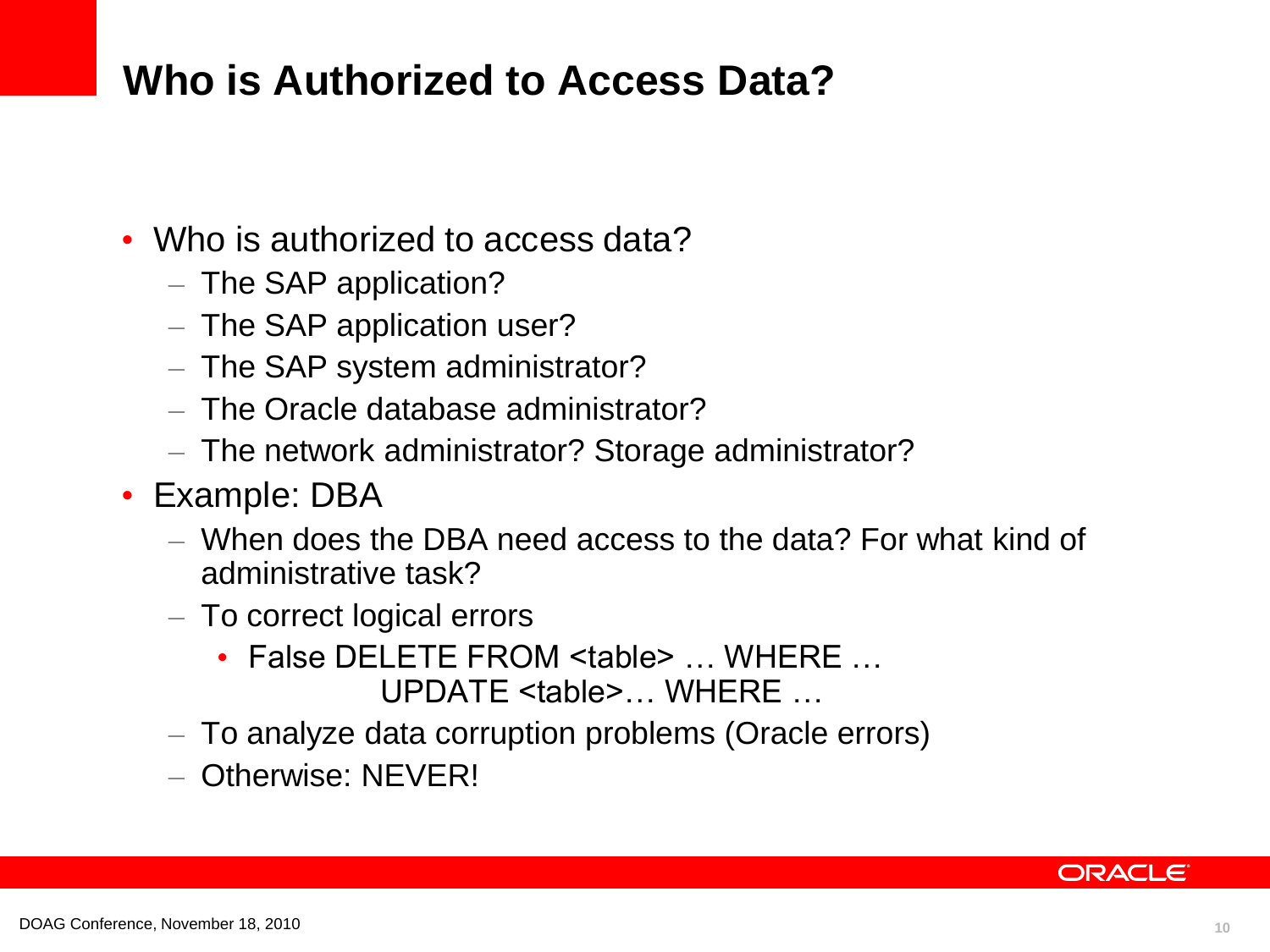#### **What Are the Limitations of Encryption?**

- Principle 1: Encryption Does Not Solve Access Control Problems
- Principle 2: Encryption Does Not Protect Against a Malicious Database Administrator
- Principle 3: Encrypting Everything Does Not Make Data Secure

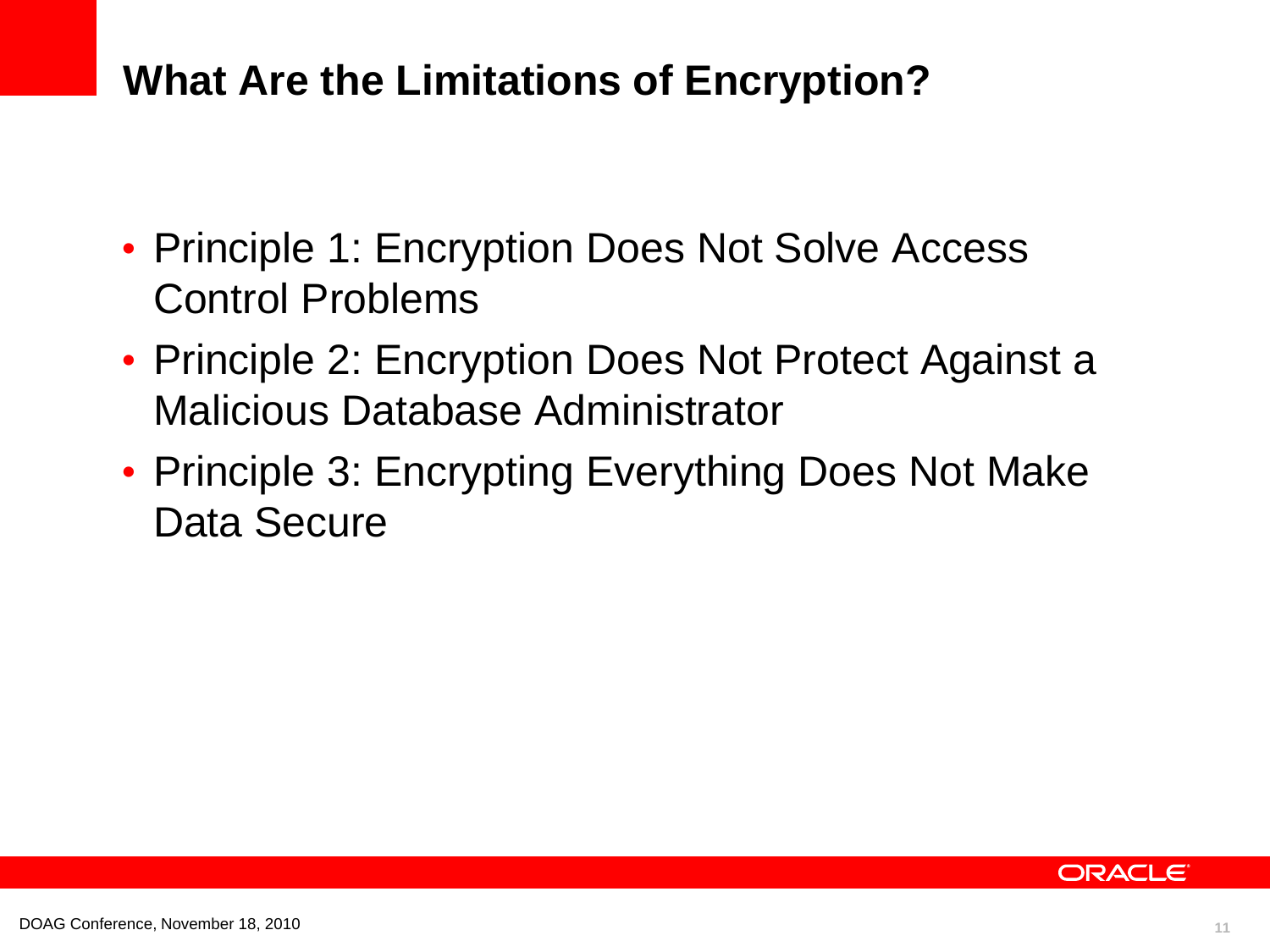#### **From the Oracle Security Guide**

- INSTALL ONLY WHAT IS REQUIRED
- LOCK AND EXPIRE DEFAULT USER ACCOUNTS
- CHANGING DEFAULT USER PASSWORDS
- CHANGE PASSWORDS FOR ADMINISTRATIVE ACCOUNTS
- CHANGE DEFAULT PASSWORDS FOR ALL USERS
- ENFORCE PASSWORD MANAGEMENT
- SECURE BATCH JOBS
- MANAGE ACCESS TO SYSDBA AND SYSOPER ROLES
- ENABLE ORACLE DATA DICTIONARY PROTECTION
- FOLLOW THE PRINCIPLE OF LEAST PRIVILEGE

• …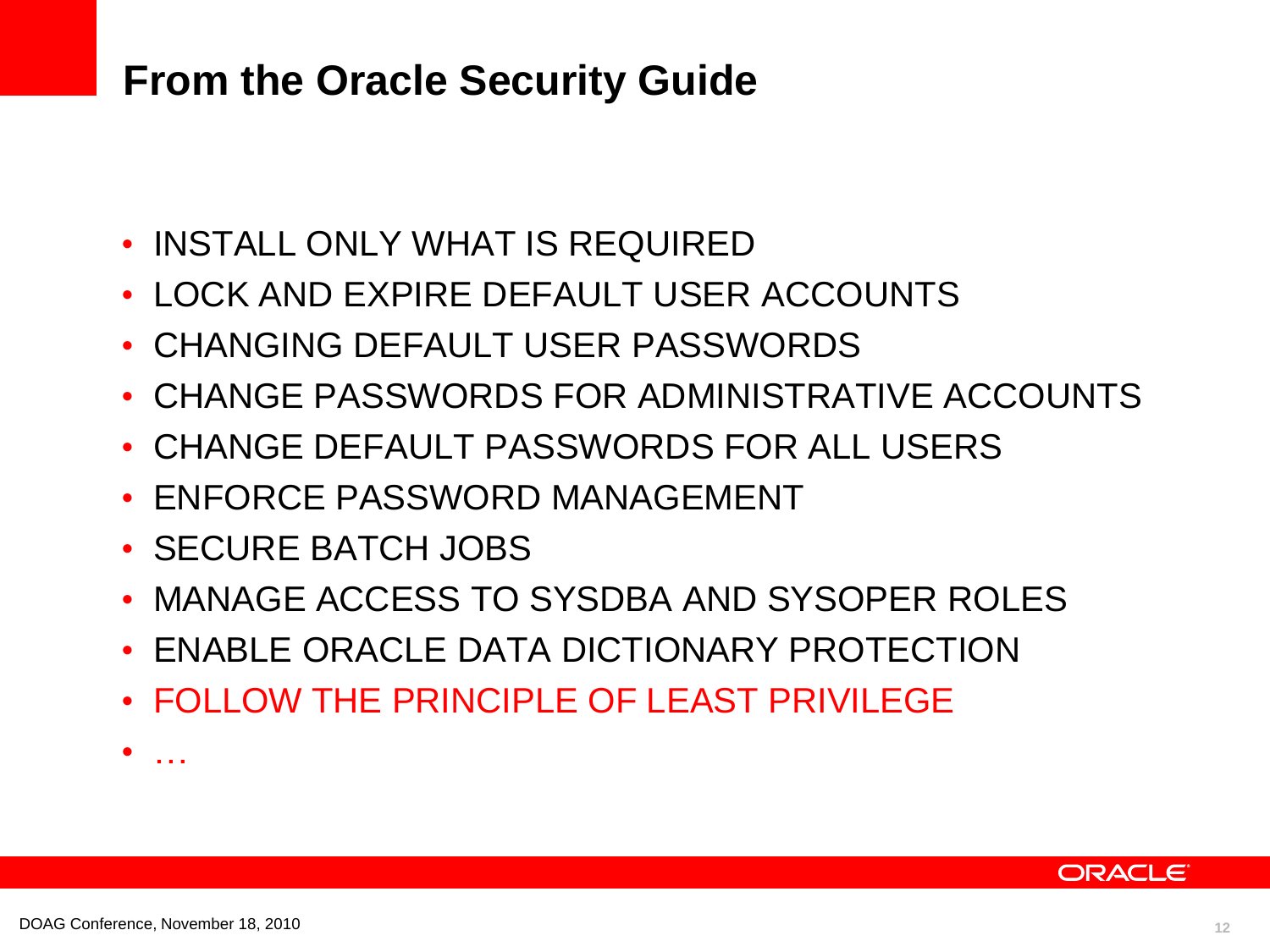#### **Follow the Principle of "Least Privilege"**

- All users should only receive the authorization they (currently) need to perform their work
	- Example: keys, access cards to firm or specific offices
	- Database users (user/pwd) with roles and privileges
	- Also restricted in terms of duration of access
- In practice: the DBA can do anything (and also see anything)
	- DBA role / SYSDBA authorization
	- Is the DBA role or SYSDBA authorization necessary for every administrative action of the DBA?
	- Does a DBA need access authorization for SAP tables?

ORACI E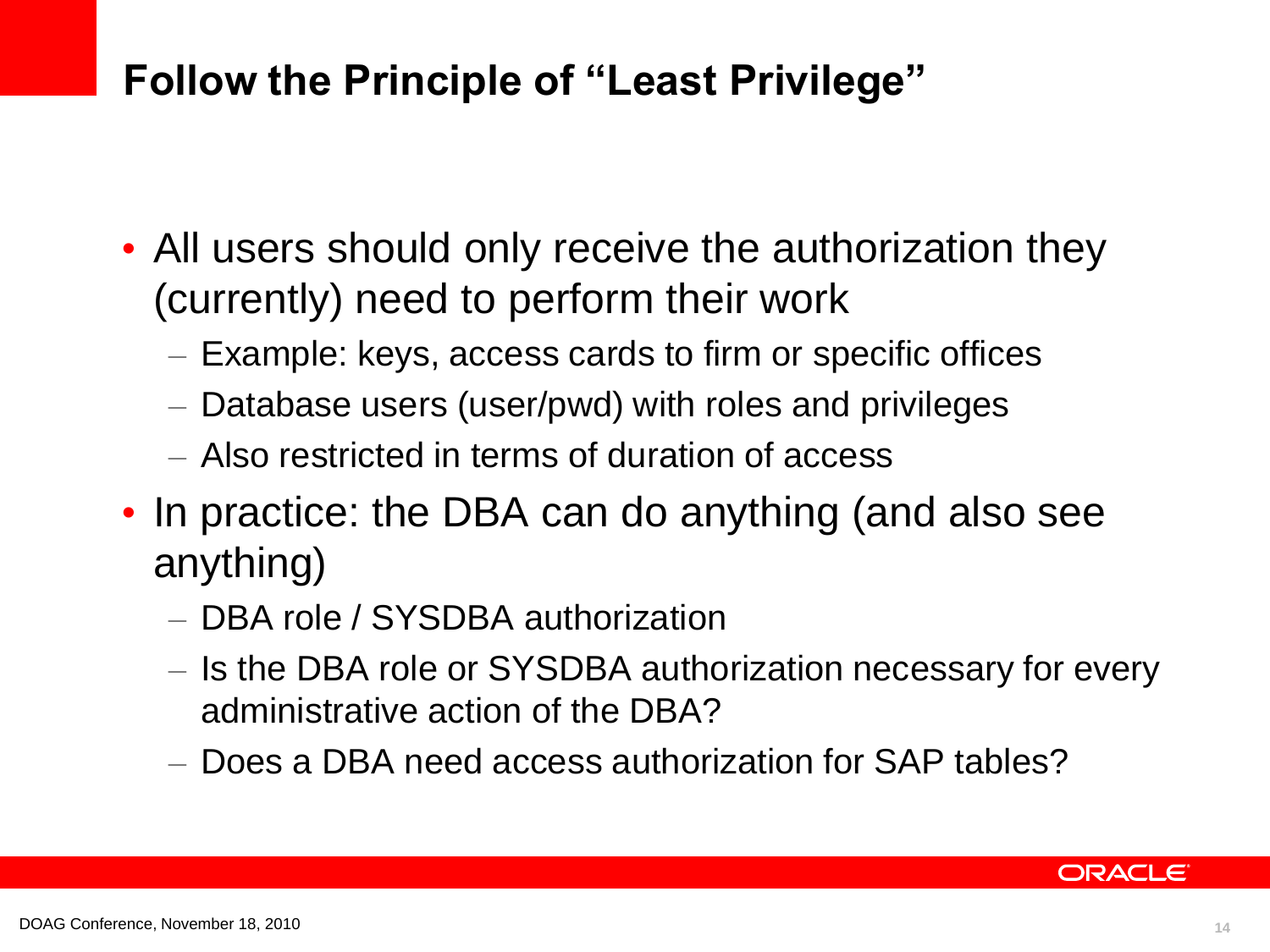#### **Oracle Database Vault**

- Database Vault …
	- Restricts the DBA to the authorizations necessary to perform DBA tasks = "Least Privilege Principle"
	- Recommends division of tasks = "Separation of Duty (SoD)"
- Database Vault = "Least Privilege" principle and division of tasks
- DBA regards removal of authorization as a restriction
- Lack of authorization can be a cover / alibi for the DBA
	- Possibility of access to confidential data
	- Murder mystery, Agatha Christie: who had access? Who had the key to the safe?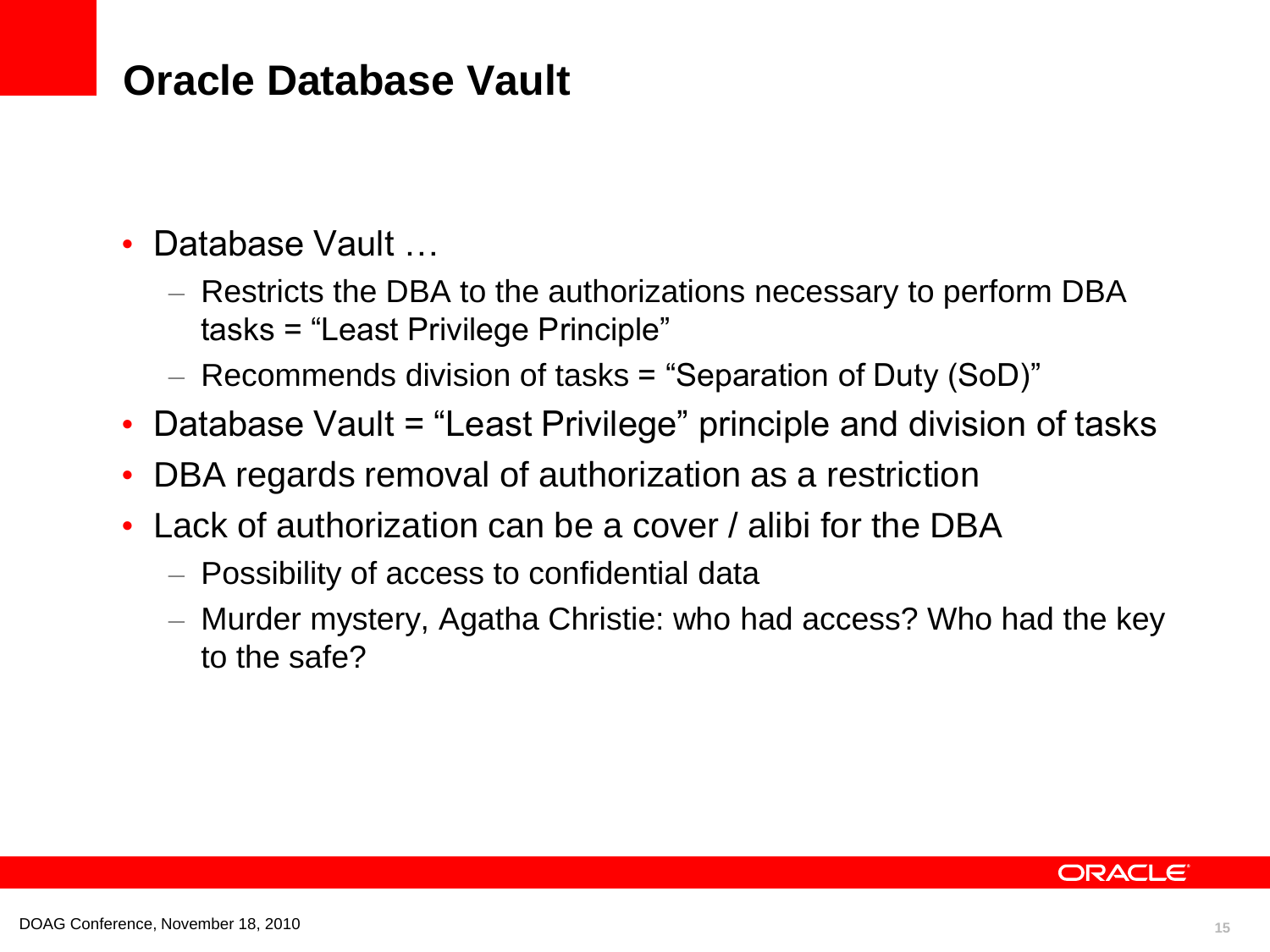#### **Oracle Database Vault**

- Principle of "division of tasks"  $($   $\rightarrow$  Database Vault)
	- Area 1: Database administration  $\rightarrow$  DB administrator DBA
	- Area 2: Database security  $\rightarrow$  Security administrator
	- Area 3: User administration  $\rightarrow$  User administrator
- Division of tasks…
	- Realization of the "least privilege" principle
	- Mutual control or:
	- Make sure that privileges cannot be acquired without proper checks
	- Dynamic assignment of authorization (specific to time and object)
	- "Offshore DBA teams"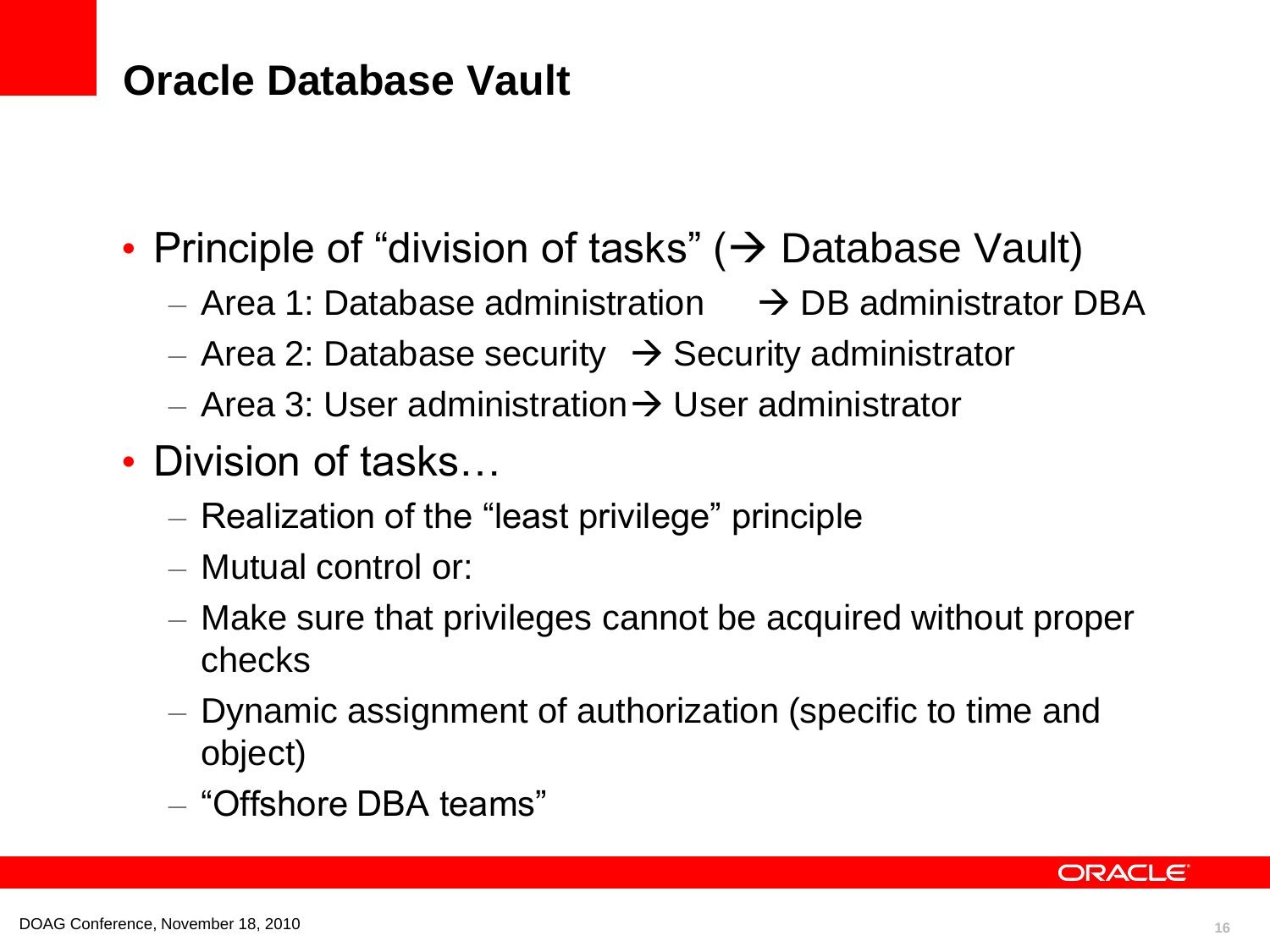#### **Is Database Security "Installable"?**

- In principle, yes, but ...
- Oracle offers numerous options and features (DV, ASO, …)
- The best installed protection is worthless if it is not used or configured properly!!
	- ASO is installed as standard in SAP
- Example:
	- A domestic alarm system for a house
	- Is useless if the house key is left under the front-door mat or the alarm is deliberately switched off (e.g due to false alarms)
	- Security measures only work if they are correctly deployed.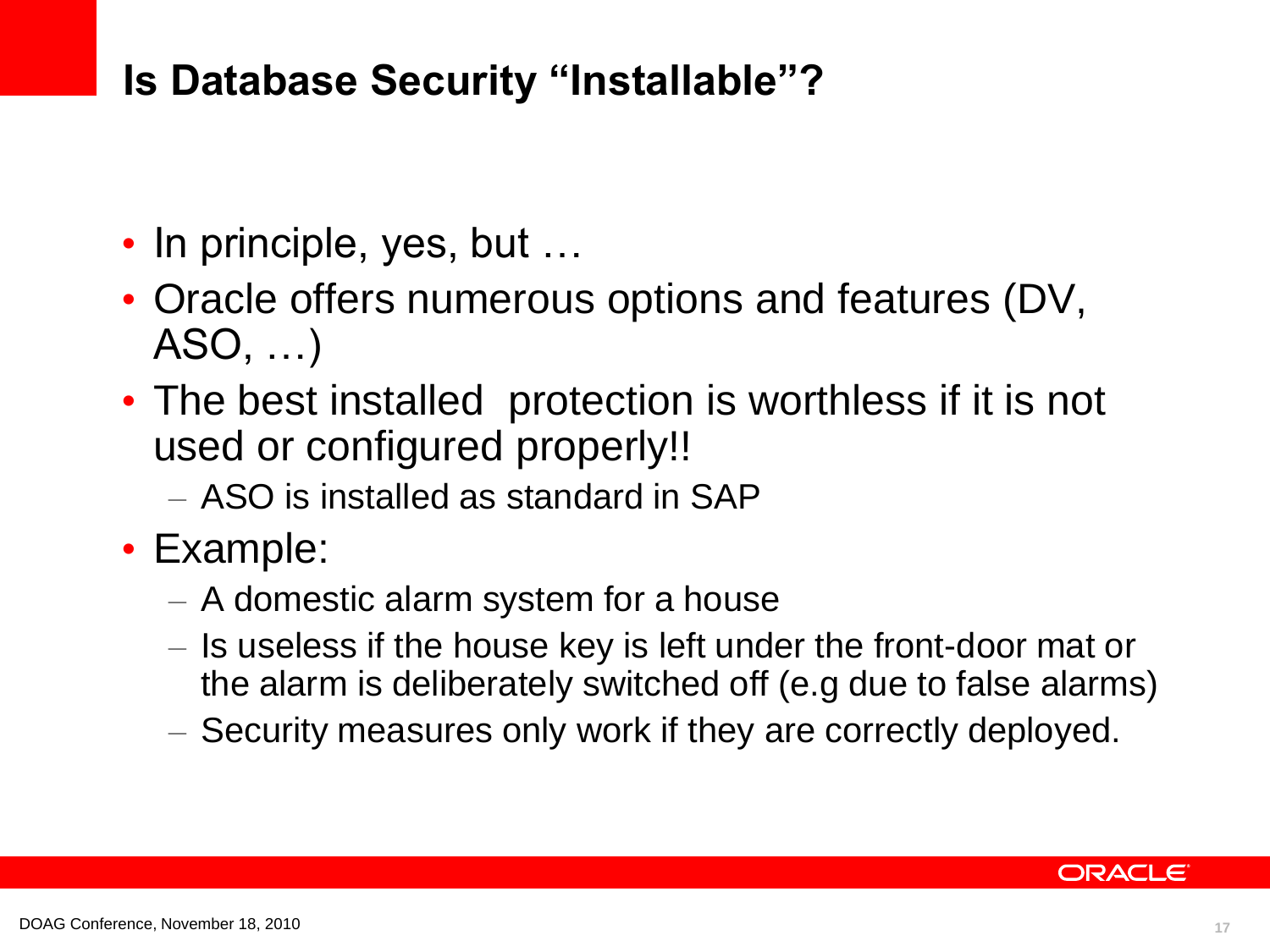### **What Does "High Security" Mean for the Organization?**

- Transparent data encryption (TDE) for tablespaces
	- Security administrator: administration of the encryption wallets, wallet passwords
- Database Vault (DV):
	- Division of tasks or introduction of new areas of responsibility (security administrator, account manager)
	- New processes for co-operation between DBA, SecAdmin, AcctMgr
	- Example: export of data / access to data as the DBA only possible on application / with agreement of security administrator
- Auditing
	- Has an audit taken place? What happened to the audited data? How was it evaluated?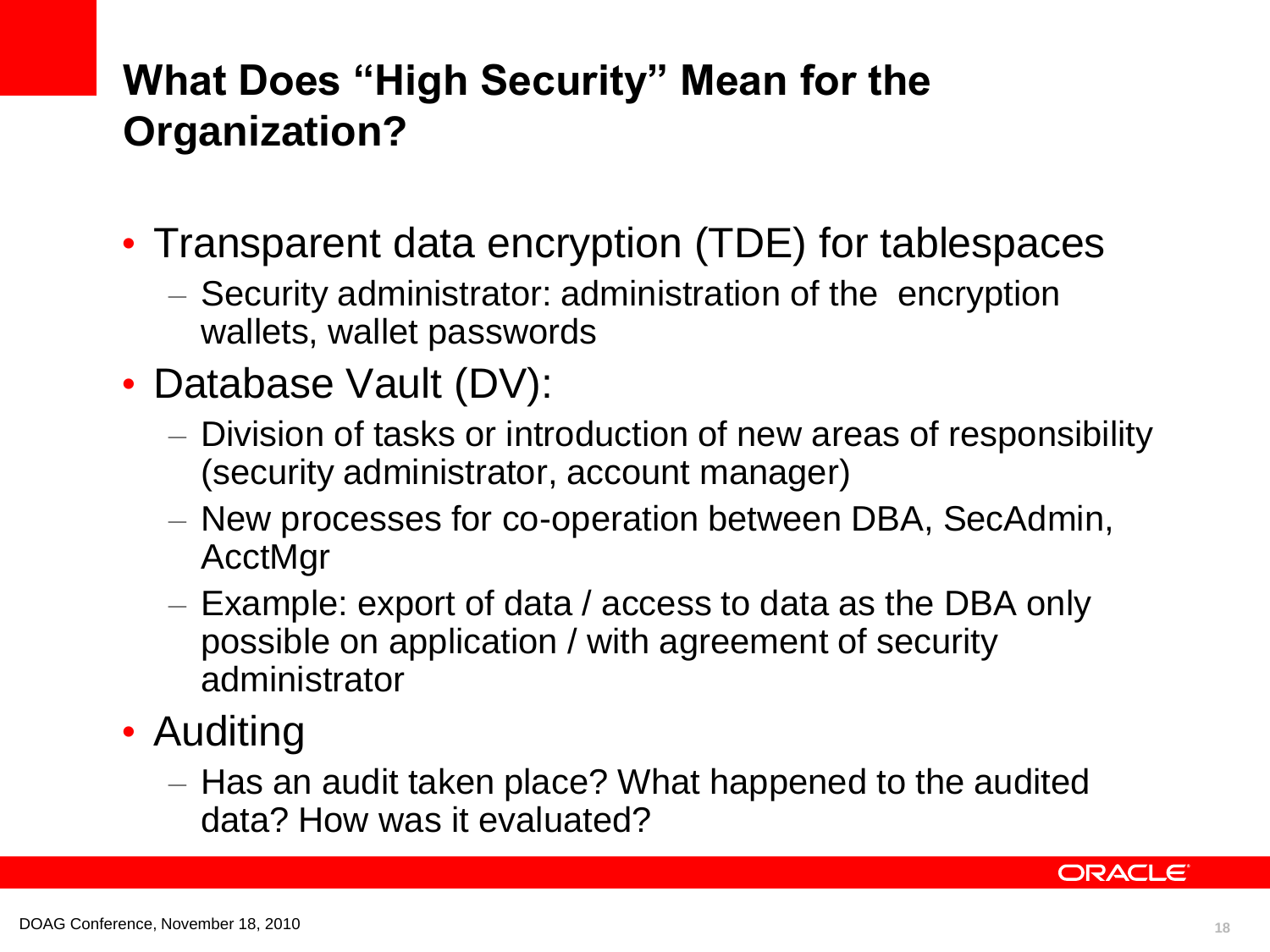#### **What is Data Loss?**

- Usual definition of "data loss":
	- No data loss means that all data is present and correct (that is, not falsified).
	- Protection from data loss achieved by regular backups, application of patches, and so on.
- "Data loss" due to unauthorized access
	- If data falls into the hands of unauthorized persons, this is also a form of data loss (even if the data is present and correct in the system).
	- Results: possibly just harmless or embarrassing but maybe also catastrophic, causing complete business failure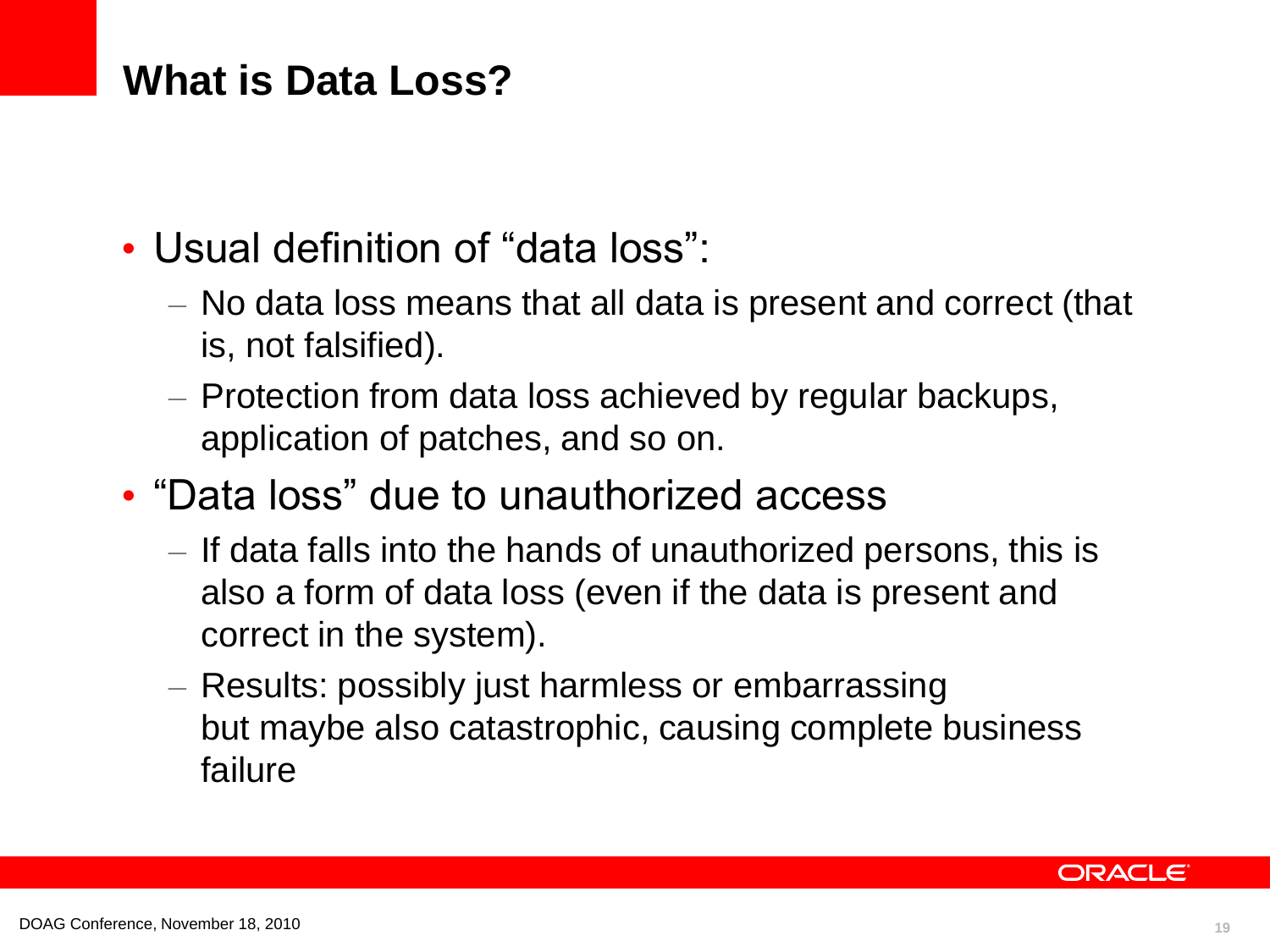#### **High Security for Your SAP Data with Database Vault and Data Encryption**

- Protection from unauthorized access to the data file system (physical access)
	- Encryption of data in data files on physical level with TDE
	- SAP note [974876](http://service.sap.com/sap/support/notes/974876)
- Protection from unauthorized access via the SQL interface
	- Database Vault
	- SAP note [1355140](http://service.sap.com/sap/support/notes/1355140)
- BECAUSE YOUR DATA IS VALUABLE!!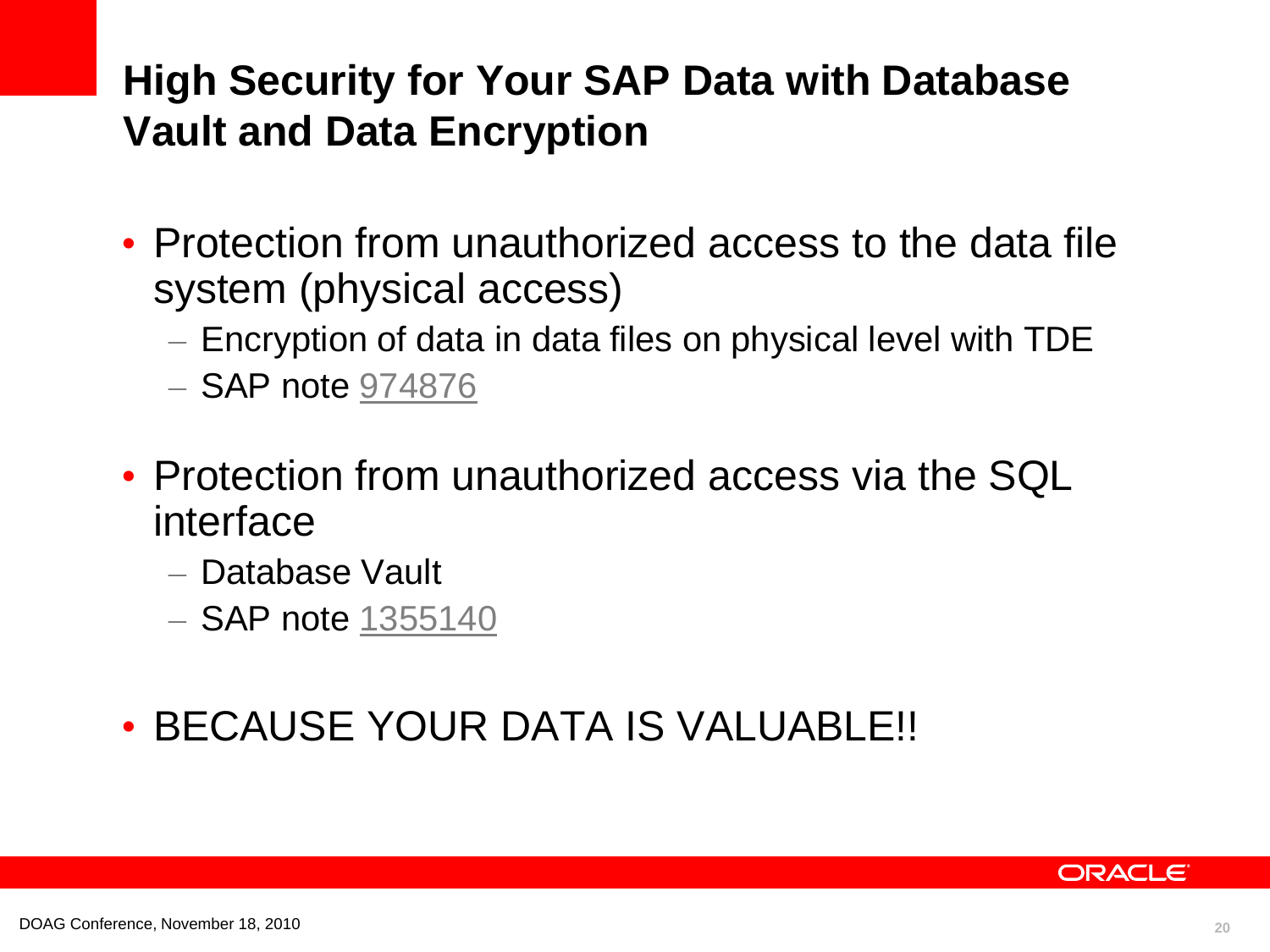#### **Future Plans**

- Security is becoming more and more important
- Encryption and division of tasks performed by the system administrators are two important principles for the protection of valuable and sensitive data
- In addition, auditing is becoming more important

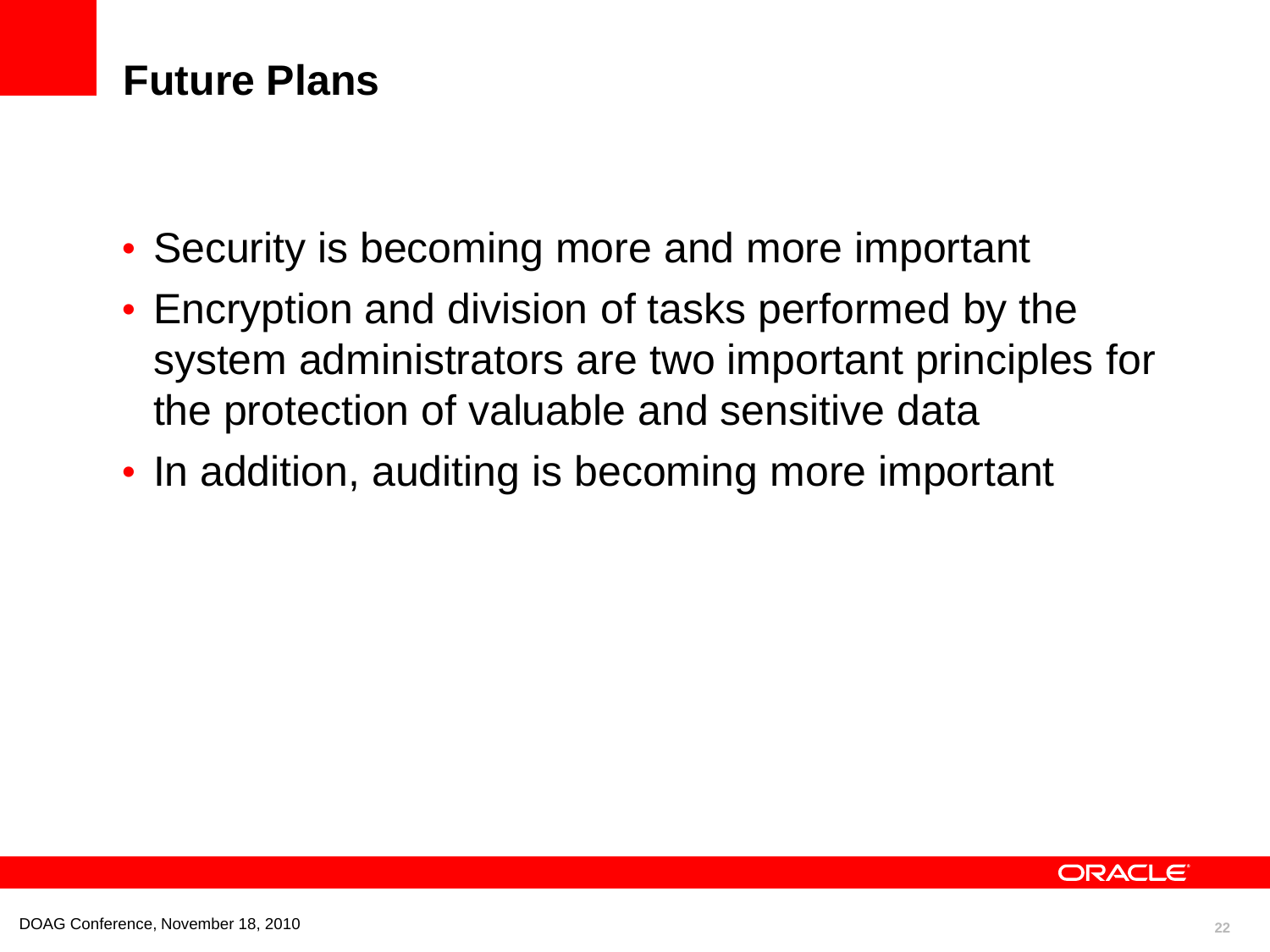

#### SEC\_RITY IS NOT COMPLETE WITHOUT U!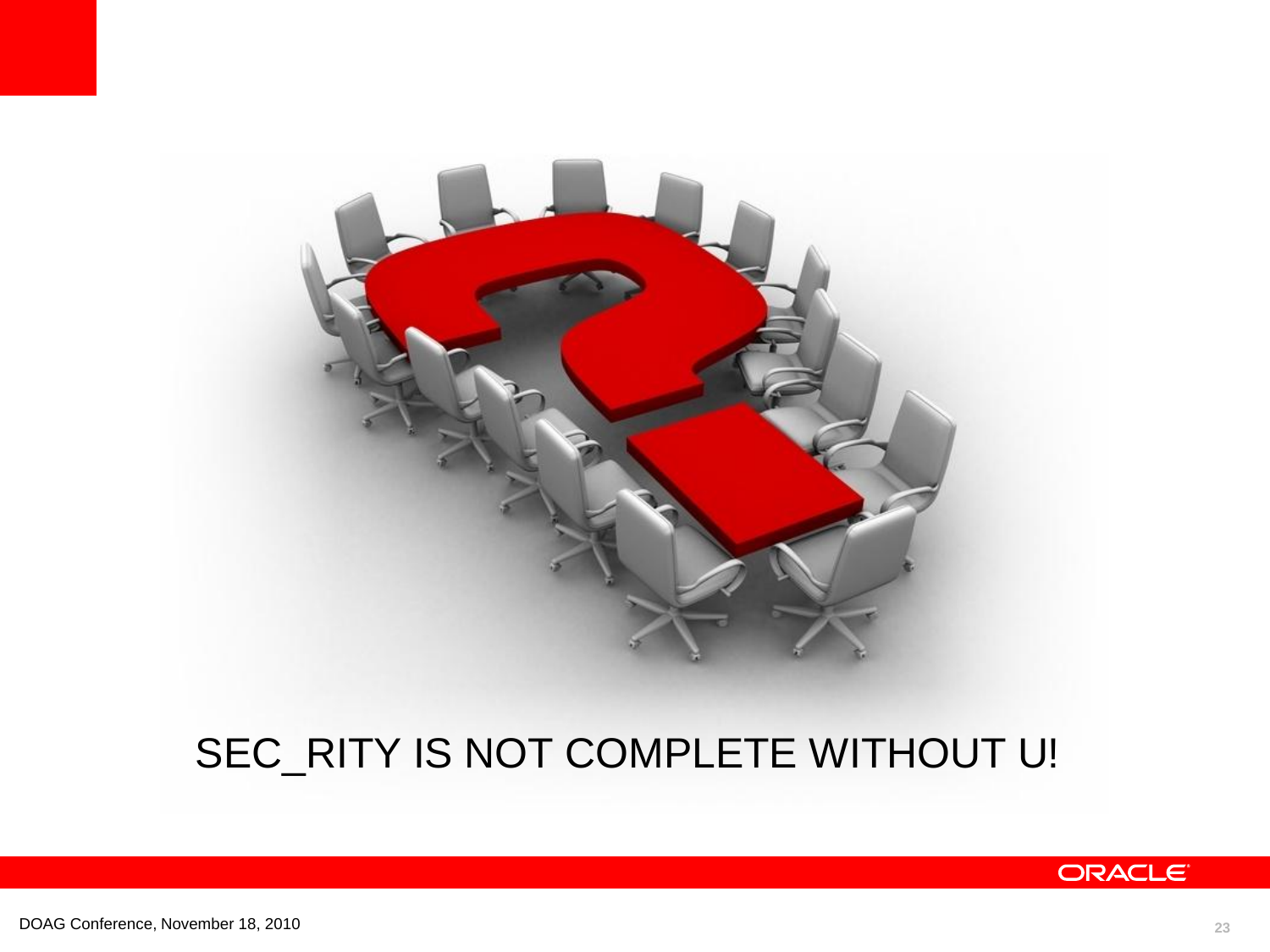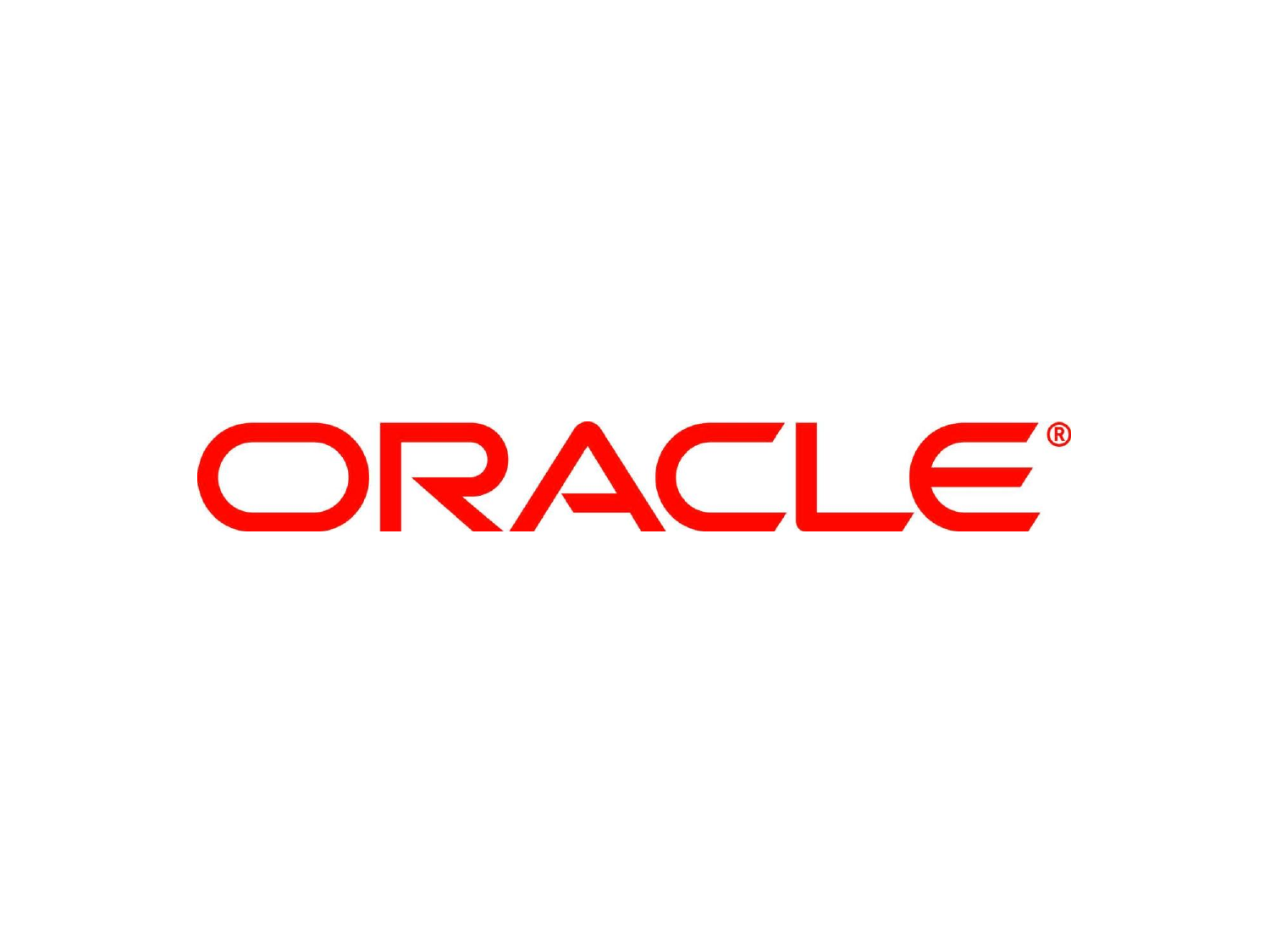## SOFTWARE. HARDWARE. COMPLETE.

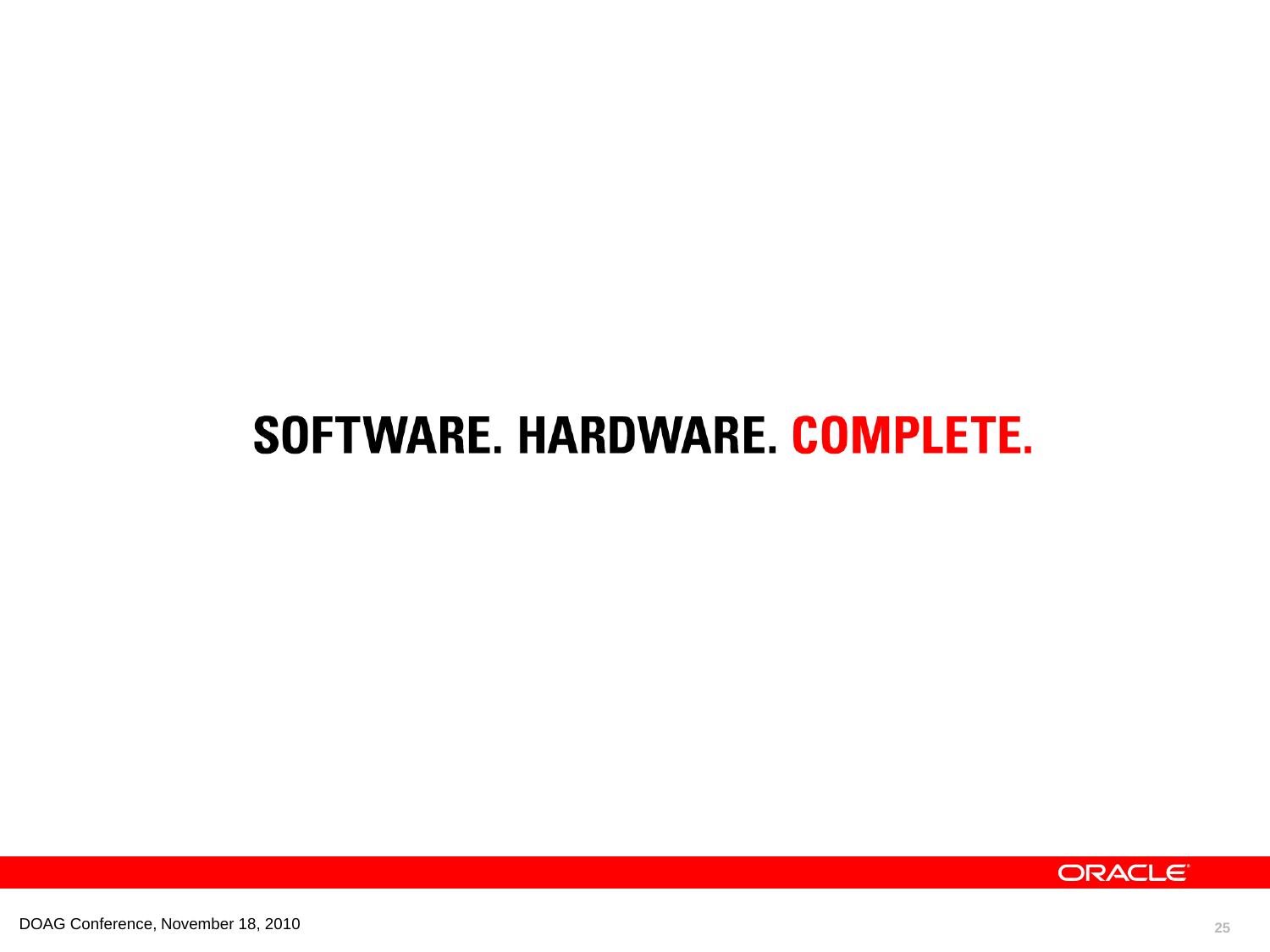#### Disclaimer



*This presentation outlines our general product direction and should not be relied on in making a purchase decision. This presentation is not subject to your license agreement or any other agreement with SAP. SAP has no obligation to pursue any course of business outlined in this presentation or to develop or release any functionality mentioned in this presentation. This presentation and SAP's strategy and possible future developments are subject to change and may be changed by SAP at any time for any reason without notice. This document is provided without a warranty of any kind, either express or implied, including but not limited to, the implied warranties of merchantability, fitness for a particular purpose, or non-infringement. SAP assumes no responsibility for errors or omissions in this document, except if such damages were caused by SAP intentionally or grossly negligent.*